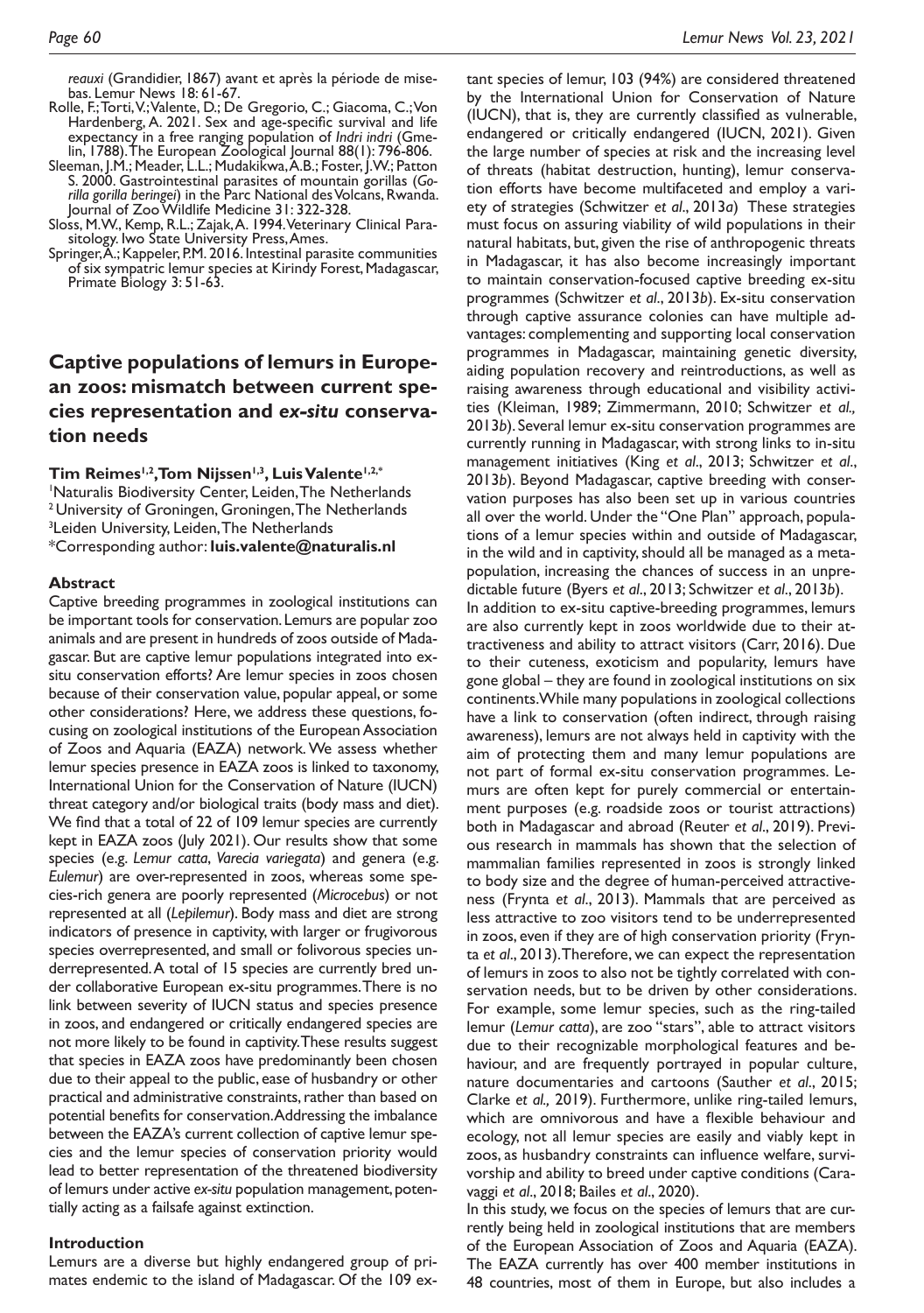few institutions on other continents. The current collection of lemur species in EAZA institutions has been partly shaped by historical and regulatory contingencies. EAZA institutions often do not have a choice as to the species of lemurs they can include in their collections, as there are several bodies at play which help decide which species will be housed. Information on the origin of lemur populations in EAZA institutions is patchy, with most founders coming from the wild in Madagascar or others from institutions elsewhere (Zootierliste, 2021). Records show that several species of lemur have been imported from Madagascar to European zoological collections over the years (Zootier-liste, 2021), often with mixed results, with some species doing well and others not surviving in captivity. For example, eight indris (*Indri indri*) imported from Madagascar to the Jardin des Plantes in Paris in 1939 died within a month of arrival due to stress and malnutrition (Crandall, 1964; Zootierliste, 2021). The frst European zoos were mostly interested in collecting rare or "exotic" species to show to European audiences, and were not focused on conservation. As attitudes towards conservation changed, zoos felt the need to combine efforts, and the first Europeanbased captive breeding programs with conservation goals in mind were set up in 1985 (Nogge, 2007). This eventually led to the creation of the current EAZA-run European Ex-situ Programs (EEP's), which aim to maintain long-term viable healthy captive populations of various threatened species (Nogge, 2007). EAZA's EEP's are typically managed by a zoo which holds the species and acts as a coordinator. The EEP programme manages population size, genetic diversity and demography of the species, coordinates exchange of individuals between partner institutions, and facilitates fundamental research. EEPs involve inter-zoo collaboration on husbandry, studbooks (registry of the captive individuals of a species) and exchange of individuals to preserve genetic diversity.

Shortly after the frst EEPs were established, a review of lemur captive breeding was published, entitled "The role of zoos and captive breeding in lemur conservation" (Durrell, 1989). In that review, the author referred to a total of 22 extant species of lemur, 17 of which were being held in ex-situ programs at the time. There have been substantial changes since the publication of the review by Durrell – for example, since 1989 dozens of new species have been discovered and described (Mittermeier *et al*., 2008, 2014). Therefore, a review of the status of captive breeding of lemurs is overdue and it may allow us to gain insight into current gaps in lemur species representation.

In this study, we list and characterize the lemur species that are currently kept in captivity in EAZA member institutions. We assess whether species currently held in captivity were chosen mostly for conservation reasons, popular appeal, or biological constraints. We aim to answer the following questions: i) what is the species composition of lemur populations in European zoos and how are these integrated into ex-situ conservation programmes? ii) which characteristics have infuenced the choice of lemur species that are currently represented in ex-situ collections? To answer ii) we focus on taxonomy, IUCN threat category, body mass and diet of the lemur species. If species have been chosen based on their conservation priority, we would expect species with more severe IUCN threat statuses (e.g. endangered, critically endangered) to be well represented in zoos. If species have been chosen for their popular appeal, we may expect larger-bodied species to be overrepresented, as visitors are known to show greater interest in large animals (Moss and Esson, 2010). Finally, we may expect species with generalist or less specialized diets to be favoured in living collections, given that replicating natural diet as accurately

as possible is essential for species survival in captivity, with some species with specialized diets being particularly challenging or costly to feed (Sha, 2014).

## **Methods**

All data used in this study are provided in Tab. S1 (available at: https://data.mendeley.com/datasets/6wxpfmjz25/1). From the IUCN website (IUCN 2021), we obtained the list of extant lemur species currently recognized by that organisation. For each species we gathered their IUCN Red List status (as of July 2021). For completeness, we added one recently described lemur species that is not currently on the IUCN list, *Microcebus jonahi* (Schüßler *et al.,* 2020)*,* which we classifed as 'not evaluated'. We obtained mean body mass data for each species from a published dataset of body masses of wild lemurs (Taylor and Schwitzer, 2012). We classifed species into the following categories: <0.2kg; 0.2kg to 1kg; 1kg to 2kg; >2kg. For 13 recently described species, body mass data were not available in Taylor and Schwitzer (2012), so for those species we gathered data from other sources or inferred the mean body mass category based on the modal body mass category for the genus. All these cases and respective references are indicated in Tab. S1. Data on diet were obtained from the IUCN website (IUCN, 2021). Lemur diets can be difficult to categorize, as diets can be diverse, highly seasonal and are often insufficiently studied or unknown (Godfrey *et al*., 2004; Beeby and Baden, 2021). We chose to classify species into broad categories based on their most common dietary categories: "bamboo", "frugivorous", "folivorous", "gummivorous", "insectivorous", "omnivorous". These diets are not rigid and are "fuid", but using this classifcation scheme we aimed to highlight general patterns in diet. For several species, diet data were not available on the IUCN website, and for these we assumed their diet to be the same as for other congenerics (based on the genera for which data on diet were available on the IUCN website, diet under the broad categories we use is highly conserved within genera).

We obtained data on the lemurs that are currently held in zoological institutions that are members of EAZA (Tab. S1). Our focus on EAZA collections is due to the fact that there is relatively up-to-date recordkeeping and a good overview of the data for zoos that are part of this association. The Species360 Zoological Information Management System (ZIMS), a database of wild animals under care, was used to extract data on: identity of lemur species currently held in captivity, number of species and number of zoos that keep each lemur species (ZIMS, 2021). In addition, we used the database Zootierliste, which compiles information on current and former holdings in EAZA member institutions, to obtain information on lemur species that were held in the past but are not currently held (Zootierliste, 2021). When compiling data from these databases, no data were excluded, hybrids were included under one of the parent species and subspecifc taxa were lumped together. The number and identity of species that are currently held in EAZA institutions reported by ZIMS and Zootierliste were the same. The number of institutions currently holding lemurs varies between both databases, so for this metric we favoured using ZIMS, as it is a more formally managed database. We obtained information on current EAZA *ex-situ* programmes (EEPs) from the EAZA website (EAZA, 2021).

We assessed whether the fact that a species is currently held in captivity within an EAZA institution is related to the species' taxonomic classifcation (genus), IUCN Red List status, body mass and diet. These explanatory variables were plotted against the proportion of all species for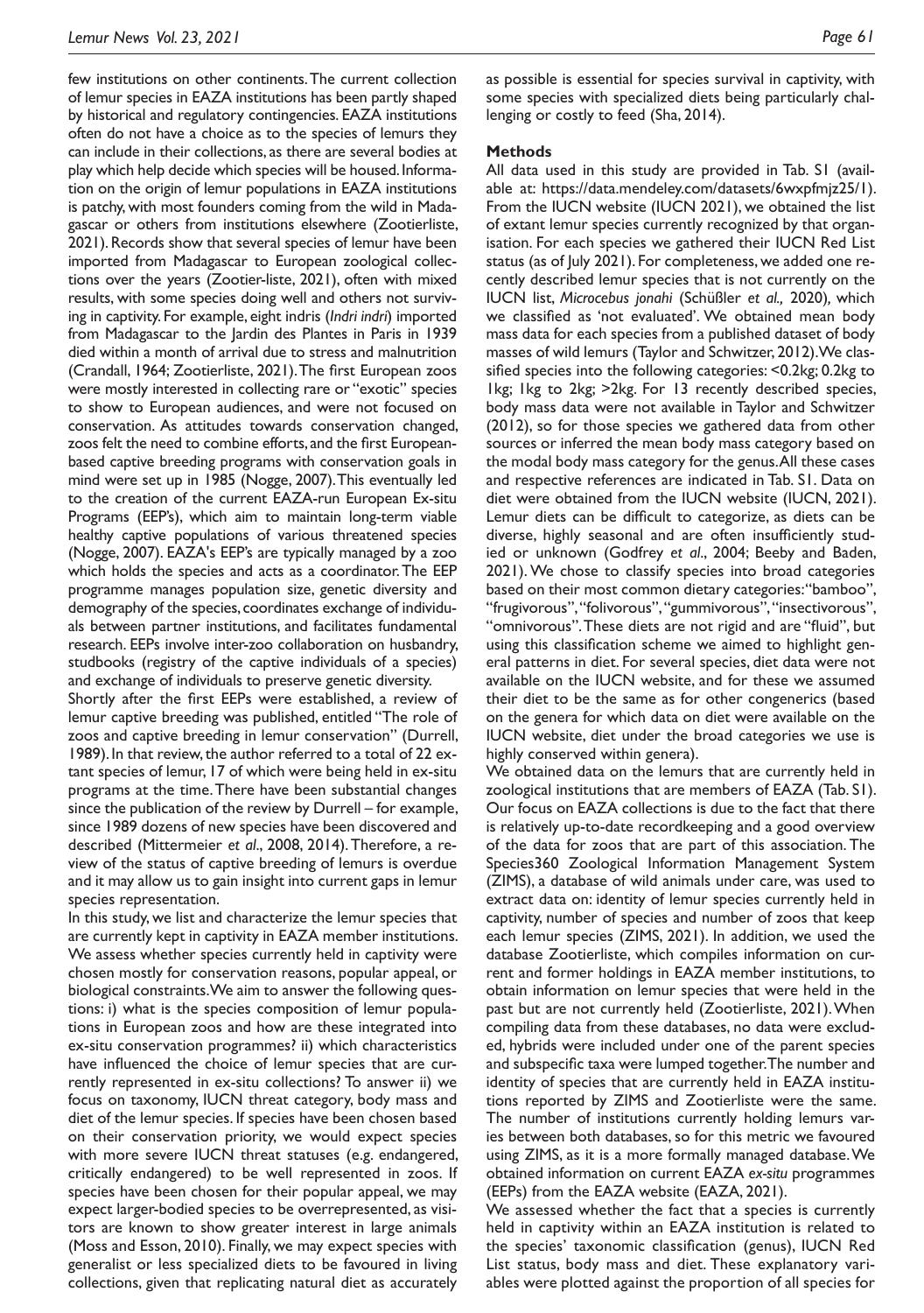

Fig. 1: Number and percentage of species of lemurs held in EAZA institutions as of July 2021. Numbers above the bars represent number of species in captivity/ total number of species in the genus. Percentage numbers shown on bars represent percentage of species present in EAZA zoos for each genus (July 2021).

each variable category that are currently held in captivity. We statistically tested for an effect of IUCN status, body mass and diet on the proportion of species under captivity using a test of equal proportions, where we compared the proportion of species of each category that are present in captivity, testing the null hypothesis that the proportions in several categories are the same. We used the function 'prop.test' in R, which is part of R's basic "stats" package. As sample sizes are low, we did not test for interactions between variables, and treated each variable separately. However, we acknowledge that variables can be correlated, and that the interaction of different variables (e.g. diet and body mass) may infuence the representation of species in captivity.

Tab. 1: Lemur species that were previously held in European zoological institutions, but which are no longer held, according to ZIMS and Zootierliste (2021).

| <b>Species</b>            | <b>First</b><br>record | Last<br>record | <b>IUCN status</b><br><b>2021</b> |
|---------------------------|------------------------|----------------|-----------------------------------|
| Allocebus trichotis       | 1991                   | 2002           | EN                                |
| Cheirogaleus crossleyi    | 1952                   | 1961           | VU                                |
| Cheirogaleus major        | 1906                   | 2019           | VU                                |
| Eulemur sanfordi          | Unknown                | 2003           | EN                                |
| Hapalemur griseus griseus | 1893                   | 2011           | VU                                |
| Indri indri               | 1939                   | 1939           | <b>CR</b>                         |
| Lepilemur ruficaudatus    | 1986                   | 1993           | <b>CR</b>                         |
| Microcebus myoxinus       | 1890                   | Unknown        | VU                                |
| Microcebus rufus          | 1970                   | 2005           | VU                                |
| Mirza coquereli           | 1885                   | 1917           | EN                                |
| Mirza zaza                | 1986                   | 2009           | VU                                |
| Phaner furcifer           | 1908                   | 1996           | EN                                |
| Propithecus diadema       | 1908                   | Unknown        | <b>CR</b>                         |
| Propithecus verreauxi     | 1900                   | 1912           | CR.                               |

## **Results**

As of July 2021, 22 different species of lemur are represented in zoological institutes that are members of EAZA, representing 20.2% of all extant lemur species (total 109). A total of 236 EAZA zoos currently hold at least one lemur species. According to ZIMS and Zootierliste (ZIMS 2021; Zootierliste 2021), at least 14 lemur species previously held in European collections are currently absent. These species are shown in Tab. 1. None of these were part of the priority list by Schwitzer *et al.* (2013b*)*, but several of them are currently highly threatened.

## *Taxonomic coverage*

The percentage of lemur species per genus currently held in captivity is unequal (Fig. 1). Of the largest genera in terms of numbers of species, the most widely represented in zoos is *Eulemur*, with 10 out of 12 species currently in captivity. Genus *Hapalemur* has less than half of its species in EAZA zoos (2 out of 5). Four species-poor genera have all their species in zoos: *Daubentonia,* (n=1 species); *Lemur*, (n=1 species); *Prolemur*, (n=1 species); and *Varecia*, (n=2 species). By contrast, the most species-rich genera are poorly represented: no species of *Lepilemur* (out of 26 species) and fewer than 10% of *Microcebus* species (out of 25 species) are represented in EAZA zoos. In fact, 6 out 15 genera of lemurs are not present at all in EAZA zoos.

At the species level there is also great unevenness (Fig. 2). If we use the number of institutions keeping a species as a proxy for number of individuals, just three species (*Lemur catta, Varecia variegata* and *Varecia rubra*) make up over 60% of the captive lemur 'population', while the other 19 species combined make up around 40%. *Lemur catta* is by far the most commonly kept species in EAZA zoos, held in 212 institutions. The majority of species are kept in fewer than 20 zoos (Fig. 2).

## *Body mass and diet*

The presence of a particular lemur species in zoos is strongly linked to body mass and diet. Large body sized species are overrepresented in zoos and small body sized species are underrepresented (Fig. 3, test of equal proportions:  $\chi^2$  = 30.61, df  $= 3$ ,  $p < 0.001$ ). Species with frugivorous and omnivorous diets are more likely to be currently kept in captivity (Fig. 3, test of equal proportions:  $\chi^2$  = 22.855, df = 5, p<0.001). The three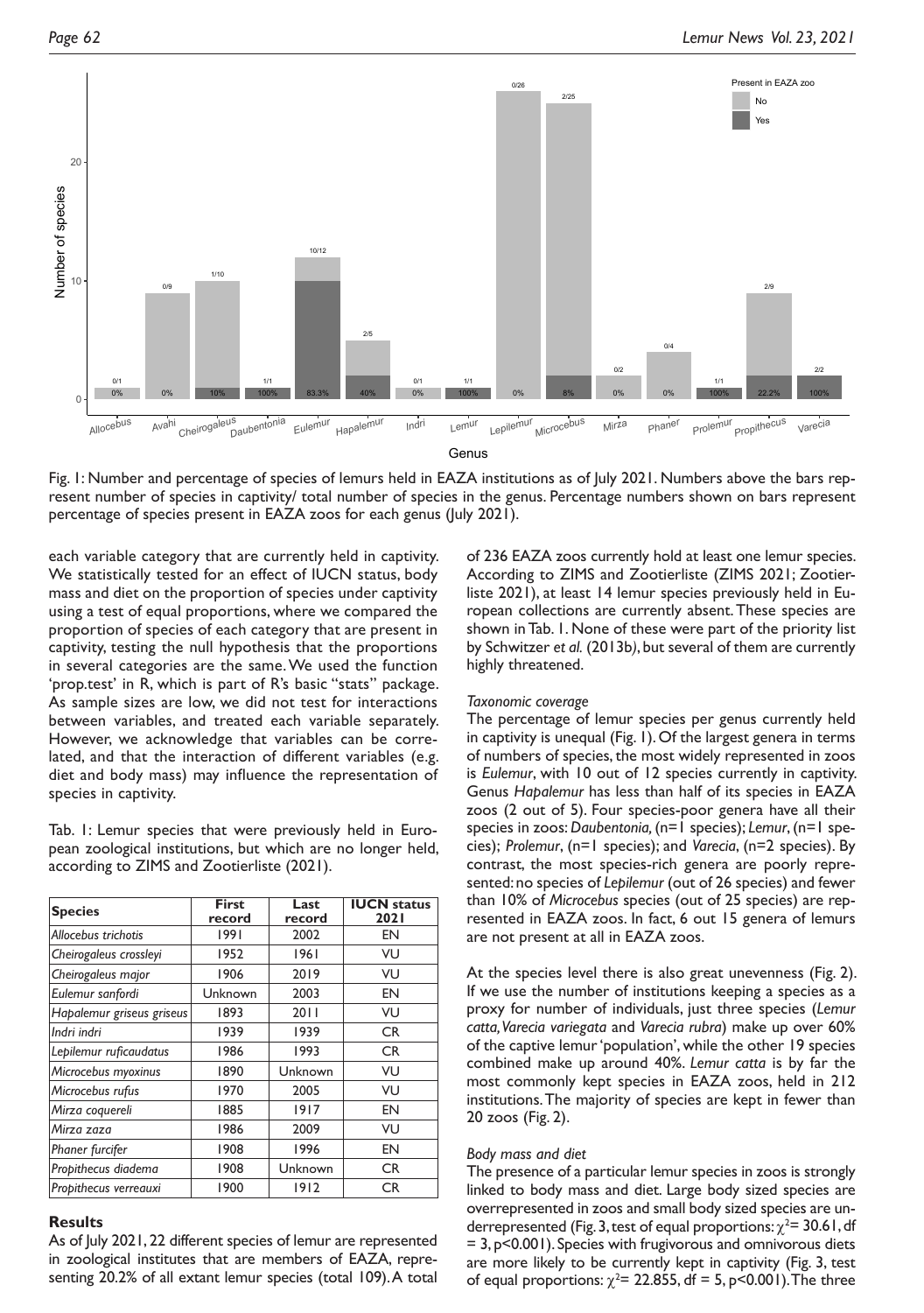

Fig. 2: Number of EAZA institutions that hold at least one lemur species, as of July 2021. Numbers on top of bars represent number of zoos that hold the given species.



Fig. 3: Representation of lemur species in EAZA zoos by IUCN status (a), body mass class (b) and diet (c). Number and percentage of species for each class held in EAZA zoos, as of July 2021. Numbers above the bars represent number of species in captivity/ total number of species in the category. Percentage numbers shown on bars represent percentage of species present in EAZA zoos for each category (July 2021).

most common diet types across all lemur species are folivory, frugivory and omnivory, all with more than 20 species each. However, species that are mostly frugivorous are clearly overrepresented, with 12 out of 25 species in zoos, whereas species that are mostly folivorous are underrepresented, with only 3 out 46 species in zoos.

#### *Conservation status and EEPs*

Of the 22 species currently held in EAZA zoos, 21 are classifed as threatened with extinction by the IUCN (threat categories 'vulnerable', 'endangered' or 'critically endangered'), and one as 'least concern' (*Microcebus murinus*). The fact that the majority of species in captivity are threatened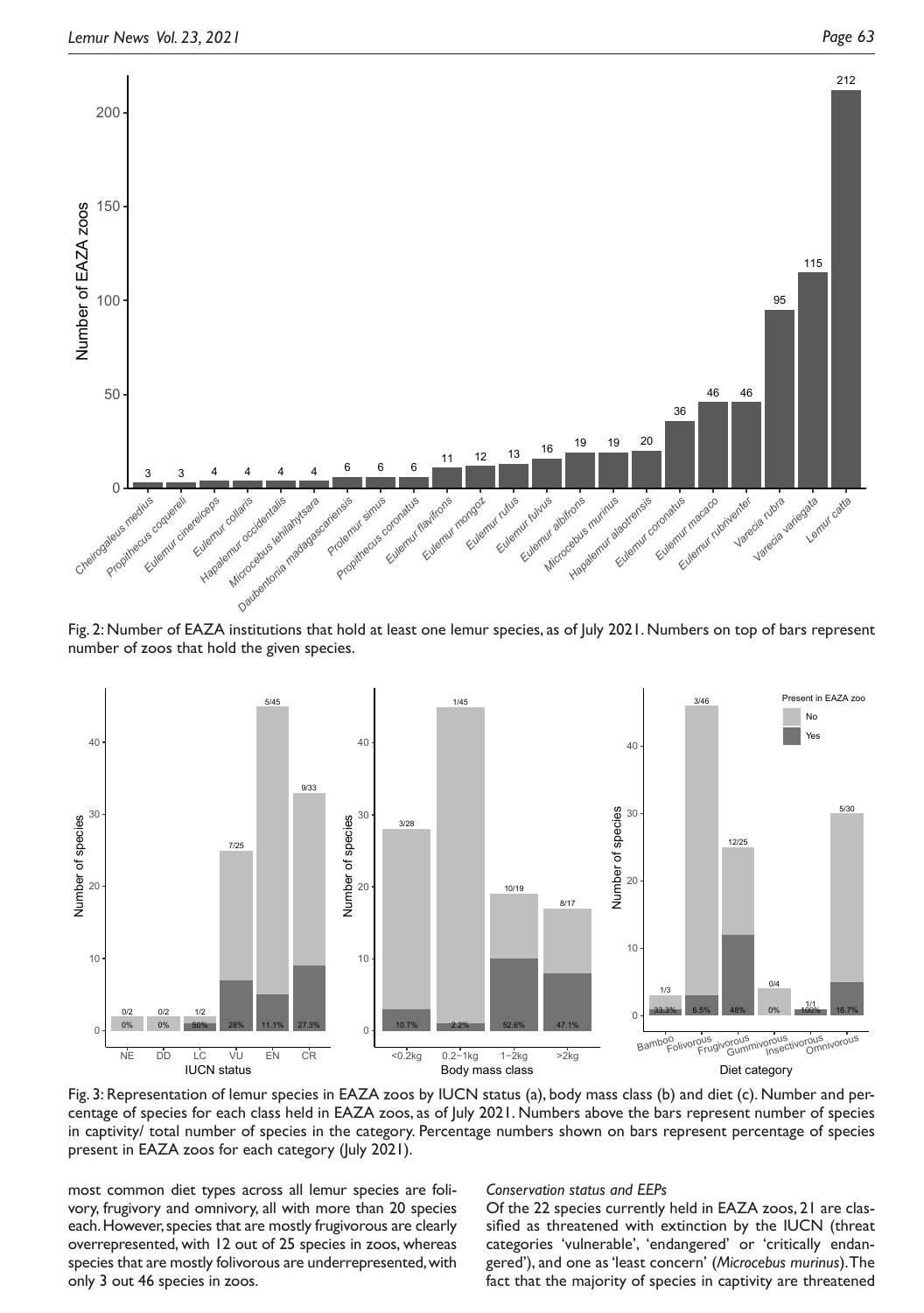is not surprising, given that only two out of all lemur species are currently classifed as non-threatened ("least concern"). Importantly, for the threatened lemur species in captivity, there is no link between severity of threat status and the existence of an ex-situ program.The level of threat according to IUCN status is not a good predictor of the presence of an ex-situ population (Fig. 3, test of equal proportions:  $\chi^2$ = 6.392, df = 5, p>0.05). In other words, more threatened species are not more likely to be currently found in captivity than expected by chance. Finally, out of the 22 species currently held in captivity, 15 receive active coordination in captive breeding in the form of an EEP (July 2021).

## **Discussion**

A total of 22 lemur species, about one ffth of all extant species, are currently held in at least one EAZA member zoo. Many species of lemurs have only been discovered in the last 20 years, are extremely rare or difficult to find in the wild (Mittermeier *et al.,* 2014). Thus, the number (22) and percentage (20.1%) of species currently held in zoos can be considered respectable. Lemurs may have an "advantage" over many other taxa when it comes to zoo representation, as prosimians (which include strepsirrhines) were ranked as the second most attractive group of mammals to zoo visitors (Whitworth, 2012), which likely makes it economically benefcial for zoos to add species of lemur to their collections. With one in fve species held in zoos, lemurs are well represented compared to threatened terrestrial vertebrates in general, for which the value is one in seven (Conde *et al*., 2011).

Our analysis of the current situation of lemur ex-situ population composition in Europe suggests that there is bias in the species that are currently represented. We found that representation of lemur species in EAZA zoos is uneven with regards to taxonomy (genus), body mass and diet, with some categories being more widely represented than others. By contrast, we fnd that IUCN threat status does not play a role in which species are currently represented in zoos. While there may be species not present in EAZA zoos that are currently held in captivity in non-member institutions (e.g., on other continents), we do not expect that number to be high. For example, all the 12 species of lemur that are currently held in captivity (July 2021) in the most diverse collection of lemurs outside of Madagascar - the Duke Lemur Center in the USA – are all also currently held in EAZA zoos (Duke Lemur Center, 2021). Our results and discussion in terms of species representation are therefore likely demonstrative of the global status of lemur captive colonies outside of Madagascar. However, it should be noted that our results regarding lemur species representation are to some extent dependent on active bookkeeping and regular updates on ZIMS.

## *Biological traits that infuence current representation in zoos*

Two key predictors for the presence of a lemur species in zoos were found to be body mass and diet. Species with large body mass are clearly overrepresented in zoos. A total of 18 out of the 22 captive species (82%) weigh more than 1kg, despite large body mass species making up only 33% of the total species of lemurs. Small body size categories (below 1kg) are rarely represented in zoos, despite representing a majority of lemur species. The fact that large species are favoured in zoos is well known also in other types of animals (Moss and Esson, 2010; Frynta *et al*., 2013). Large animals are appealing to visitors and easier to spot in enclosures, and this may be behind the decision to favour these types of lemurs in European zoos. Indeed, the level of attraction and interest of zoo visitors was previously found to be positively correlated with body size (Moss and Esson, 2010). Perhaps for these reasons, zoo animal species tend to be larger than their close relatives not held in zoos (Martin *et al*., 2014).

In terms of diet, frugivorous lemur species are found in zoos at higher numbers than expected by chance, while folivorous and gummivorous are underrepresented. While diet is unlikely to infuence the level of attractiveness for visitors, it affects the chances of sustaining an ex-situ population. Species with narrow dietary requirements (e.g. feeding on leaves of specific plant species) are more difficult to keep in a captive environment. In the feld of animal husbandry, folivorous diets are considered to be one of the most diffcult to replicate (Sha, 2014). Leaves of endemic plants to which species are specialized may contain compounds that are diffcult to provide in a captive setting. For example, indri (*Indri indri*) are particularly difficult to keep in captivity (LaFleur *et al*., 2020) which may be partly due to the fact that this species has a largely folivorous diet (Quinn and Wilson, 2002).

We also found that certain genera are overrepresented in zoos. *Eulemur* and *Varecia,* both genera with large body-sized and mostly frugivorous species, are well represented in zoos*.* Species-rich genera with poor representation in zoos are either exclusively folivorous (*Avahi*, *Lepilemur, Propithecus*), or exclusively composed of species with small body mass (*Microcebus*). There are likely other factors at play that we did not consider here that may have also infuenced the choice of species brought in captivity. For example, a good candidate is activity pattern (diurnal/nocturnal), as nocturnal species may be harder to maintain in zoos, require special conditions for visitors to be able to see them, and species with low diurnal activity may be less attractive to visitors (Moss and Esson, 2010). Indeed, several lemur genera with poor or no representation in zoos are exclusively nocturnal (*Lepilemur, Microcebus, Phaner)*. Nevertheless, nocturnal lemurs are not completely absent from zoos. The aye-aye (*Daubentonia madagascariensis*), and the fat-tailed dwarf-lemur (*Cheirogaleus medius*), are examples of nocturnal lemur species that are currently held in EAZA facilities, the aye-aye even being part of an EEP. *Eulemur* species, many of which are in zoos or are subject of an EEP, can be both diurnal or nocturnal. Other traits that may be interesting to examine in the future are mating system, arboreality, or behavioural traits related to stress, all of which can affect the ability of species to survive and/or breed in captivity. Finally, it is likely that the interaction between traits rather than a specifc trait per se may be the determining factor for the selection of lemurs for captive breeding.

#### *Ex-situ populations and conservation*

A total of 87 species of lemurs are currently absent from EAZA zoos, including 40 endangered and 24 critically endangered species that are of high conservation priority (IUCN 2021). A key result of our study is that the current representation of lemur species in European zoos is not linked to the severity of their IUCN status. For example, critically endangered or endangered species are not more likely to be found in zoos than species classifed as vulnerable. If the choice of species were mostly conservation driven, it would seem good practice to give higher priority to species that are more endangered, but that does not seem to be the case. Research on birds and mammals has previously showed that current species representation in zoos is not related to conservation needs (Frynta *et al*., 2013; Martin *et al*., 2014). In the case of lemurs, there may be several reasons for this: threatened lemur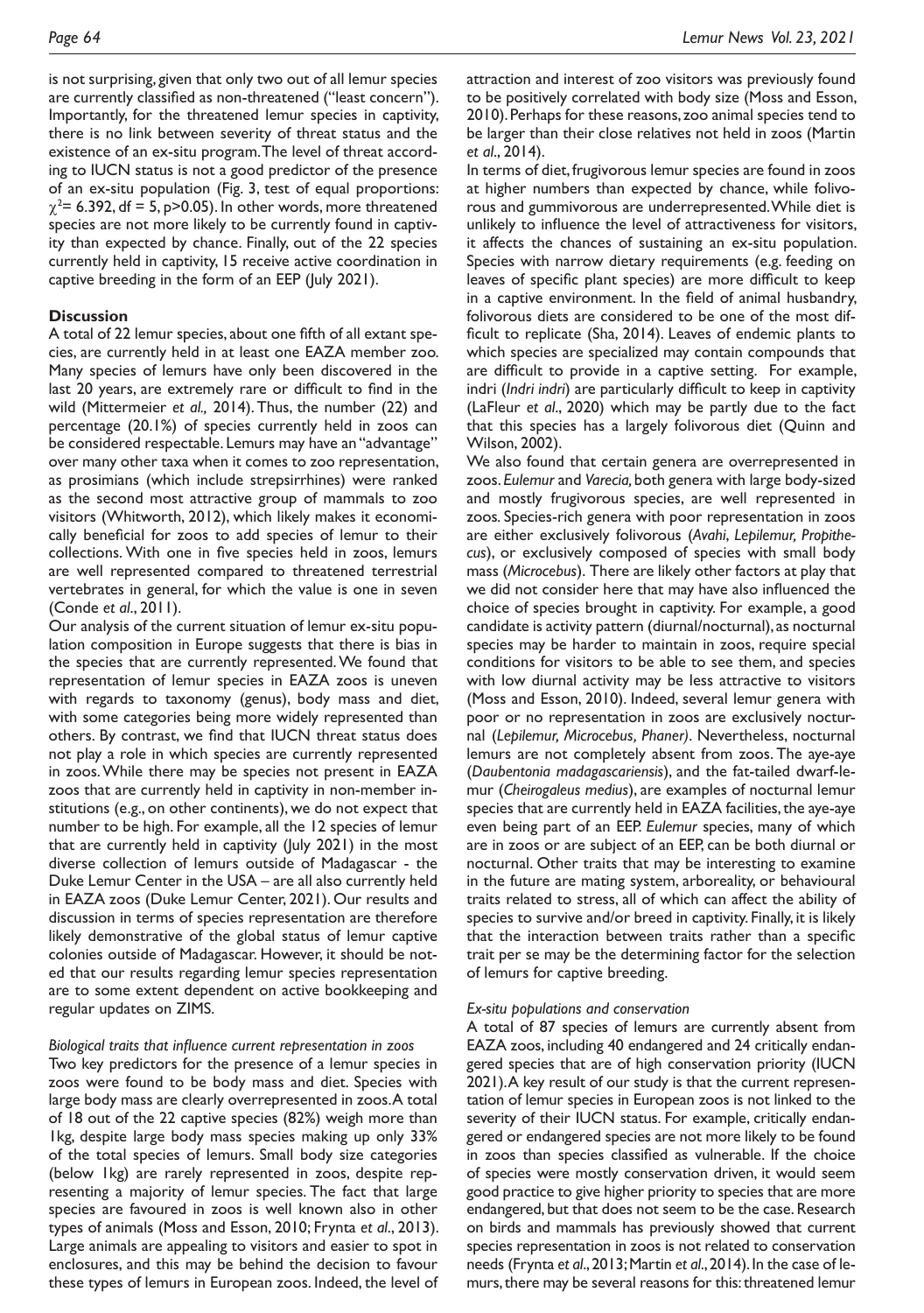species may be intrinsically more difficult to breed in captivity (e.g., diet, habitat or climate specialists), captive programmes are costly and funding is limited, or highly threatened species may by chance be less attractive to visitors (e.g., small body size, nocturnal). Another possible reason could be linked to the fnding of Frynta *et al*. (2013) that species-rich mammalian clades tend to be poorly represented in terms of proportion of species, as a few individuals are perceived as suffcient to represent the group to most visitors.

Another noteworthy result is the fact that only 15 species are currently managed under EEPs, which means that several species currently held in captivity are not actively managed as part of European-wide breeding programmes. Species currently in captivity but not formally part of an EEP include one taxon classifed as critically endangered (*Eulemur cinereiceps*) and one classifed as endangered (*Eulemur collaris)*. In 2013, Schwitzer and colleagues (Schwitzer *et al.*, 2013*b*) proposed a list of priority lemur species for ex-situ conservation. However, many of those priority species are still not yet held in captivity in EAZA institutions, including critically endangered *Cheirogaleus sibreei*, *Lepilemur sahamazalensis*, *Microcebus berthae* and *Propithecus candidus*. Of course, expanding species breadth for ex-situ conservation is not a simple endeavour, as it may require extensive preparation to ensure animal welfare. Therefore, embarking on improved husbandry methods to make it possible to incorporate priority species into EEPs should be an important next step. However, even if good captive conditions can be established, adding new species to the global zoo collection is challenging, particularly if new founding populations need to be established from the wild, as permits and public opinion make it difficult to capture and export wild individuals.

For captive breeding outside of Madagascar to be meaningful, it should have a measurable positive effect on in-situ conservation in the country, with captive colonies acting as a reservoir of individuals and genetic diversity stock for the future of the species, and not just be used for human entertainment or commercial reasons. Arguably the most direct way to do this is to eventually release animals into the wild. Releases and translocations of lemurs into wild settings are rare and have had mixed results (Donati *et al*., 2007; Day *et al*., 2009; Schwitzer *et al*., 2013*b*). An attempt was made to release 13 captive-born black and white ruffed lemurs (*Varecia variegata,* CR) into their native wild range (Britt *et al*., 2004). Five of them survived in the wild for more than a year and three of them had offspring. The project was found to be a relative success, showing how captive breeding can reinforce wild lemur populations (Britt *et al*., 2004). Another advantage of captive breeding is that it provides a 'failsafe' population in case the animal goes extinct in the wild. The beneft of ex-situ populations also lies with the education opportunities they offer. If the public is to care for conservation of lemurs, it first needs to learn about them. A zoological institution is a place where that can happen, potentially forming a bond and giving visitors motivation to care for the natural environment (Scott, 2012).

We hope our analysis offers insight into the representation of biological diversity of this threatened group of primates under captive breeding programmes, highlighting points for improvement when considering which species to keep in zoos. Biases in the selection of species in zoos have previously been shown in mammals (e.g. Frynta *et al*., 2013), so we would not expect the situation for lemurs to be different. However, we may have expected to see a shift in lemur species held in captivity for conservation programmes since the publication of the strategic prioritization plan for lemur *ex-situ* conservation (Schwitzer *et al*., 2013*b*). In order for zoos to truly represent

the diversity of Madagascar's unique primates, more attention needs to be paid to species selection and new collaborative breeding programs should be established. This is particularly the case for genera that are currently not represented (*Allocebus, Avahi, Indri, Lepilemur, Mirza* and *Phaner*) in EAZA collections. Furthermore, the fact the ring-tailed lemur (*L. catta*) is being kept in over 200 different institutions could be seen as excessive, given that so many lemur species in urgent need of protection are not represented at all.

### **Acknowledgements**

We thank Hof van Eckberge (Eibergen, the Netherlands) for permission to use their ZIMS license to acquire data on captive lemur populations; Steven M. Goodman, Voahangy Soarimalala, Grace Saville and Dolf Rutten for help with the lemur species list; Tom Matthews for advice on the statistical analyses.

#### **References**

- Bailes, E.; King, T.; Ford, M.; May, A.; Walter, R. 2020. Evaluating the behaviour of captive lemurs in a mixed-species enclosure as an indicator of welfare. Lemur News 22: 44-48.
- Beeby, N.; Baden, A.L. 2021. Seasonal variability in the diet and feeding ecology of black-and-white ruffed lemurs (*Varecia variegata*) in Ranomafana National Park, southeastern Mada- gascar. American Journal of Physical Anthropology 174: 763- 775.
- Britt, A.; Welch, C.; Katz, A.; Iambana, B.; Porton, I.; Junge, R.; Crawford, G.; Williams, C.; Haring, D. 2004. The re-stocking of captive-bred ruffed lemurs (*Varecia variegata variegata*) into the Betampona Reserve, Madagascar: Methodology and recommendations. Biodiversity and Conservation 13: 635- 657.
- Byers, O.; Lees, C.; Wilcken, J.; Schwitzer, C. 2013. The One Plan Approach: The philosophy and implementation of CBSG's approach to integrated species conservation planning. WAZA magazine 14: 2-5.
- Caravaggi, A.; Plowman, A.; Wright, D.J.; Bishop, C.M. 2018. The composition of captive ruffed lemur (*Varecia* spp.) diets in UK zoological collections, with reference to the problems of obesity and iron storage disease. Journal of Zoo and Aquarium Research 6: 41-49.
- Carr, N. 2016. Ideal animals and animal traits for zoos: General public perspectives. Tourism management 57: 37-44.
- Clarke, T. A., Reuter, K.E.; LaFleur, M.; Schaefer, M.S. 2019. A viral video and pet lemurs on Twitter. PloS one 14:e0208577.
- Conde, D. A.; Flesness, N.; Colchero, F.; Jones, O.R.; Scheuerlein, A. 2011. An emerging role of zoos to conserve biodiversity. Science 331: 1390-1391.
- Crandall, L. S. 1964. The management of wild mammals in cap- tivity. University of Chicago Press.
- Day, S. R., Ramarokoto, R.; Sitzmann, B.D. Randriamboahangin- jatovo, R. Ramanankirija, H.; Rence, V.; Randrianindrina, A.; Ravololonarivo, G.; Louis Jr, E.E. 2009. Re-introduction of diademed sifaka (*Propithecus diadema*) and black and white ruffed lemurs (*Varecia variegata editorum*) at Analamazaotra Special Reserve, eastern Madagascar. Lemur News 14: 32-37.
- Donati, G., Ramanamanjato, J.B.; Ravoahangy, A.M.; Vincelette. M. 2007. Translocation as a conservation measure for an endangered species in the littoral forest of southeastern<br>Madagascar: The case of Eulemur collaris. Biodiversity, Ecol-Madagascar: The case of *Eulemur collaris*. Biodiversity, Ecol- ogy, and Conservation of Littoral Ecosystems in Southeast- ern Madagascar, Tolagnaro (Fort Dauphin). Ganzhorn, J.U.; Goodman, S.M.; Vincelette, M. (eds.) 237-245.
- Duke Lemur Center. 2021. https://lemur.duke.edu/discover/ meet-the-lemurs/. Accessed on 24th of August 2021.
- Durrell, L. 1989. The role of zoos and captive breeding in lemur conservation. Human Evolution 4: 233-238.
- EAZA. 2021. Ex-situ Programme overview May 2021. www.<br>eaza.net/assets/Uploads/CCC/Other/May2021.pdf. Ac-
- eessed on 30th of July 2021.<br>Prynta, D., Šimková, O.; Lišková, S.; Landová. E. 2013. Mammalian collection on Noah's ark: the effects of beauty, brain and body size. PloS ONE 8: e63110.
- Godfrey, L.; Samonds, K.; Jungers, W.; Sutherland, M.; Irwin, M. 2004. Ontogenetic correlates of diet in Malagasy lemurs. American Journal of Physical Anthropology 123: 250-276.
- IUCN. 2021. The IUCN Red List of Threatened Species. www. iucnredlist.org/. Accessed on 30th of July 2021.